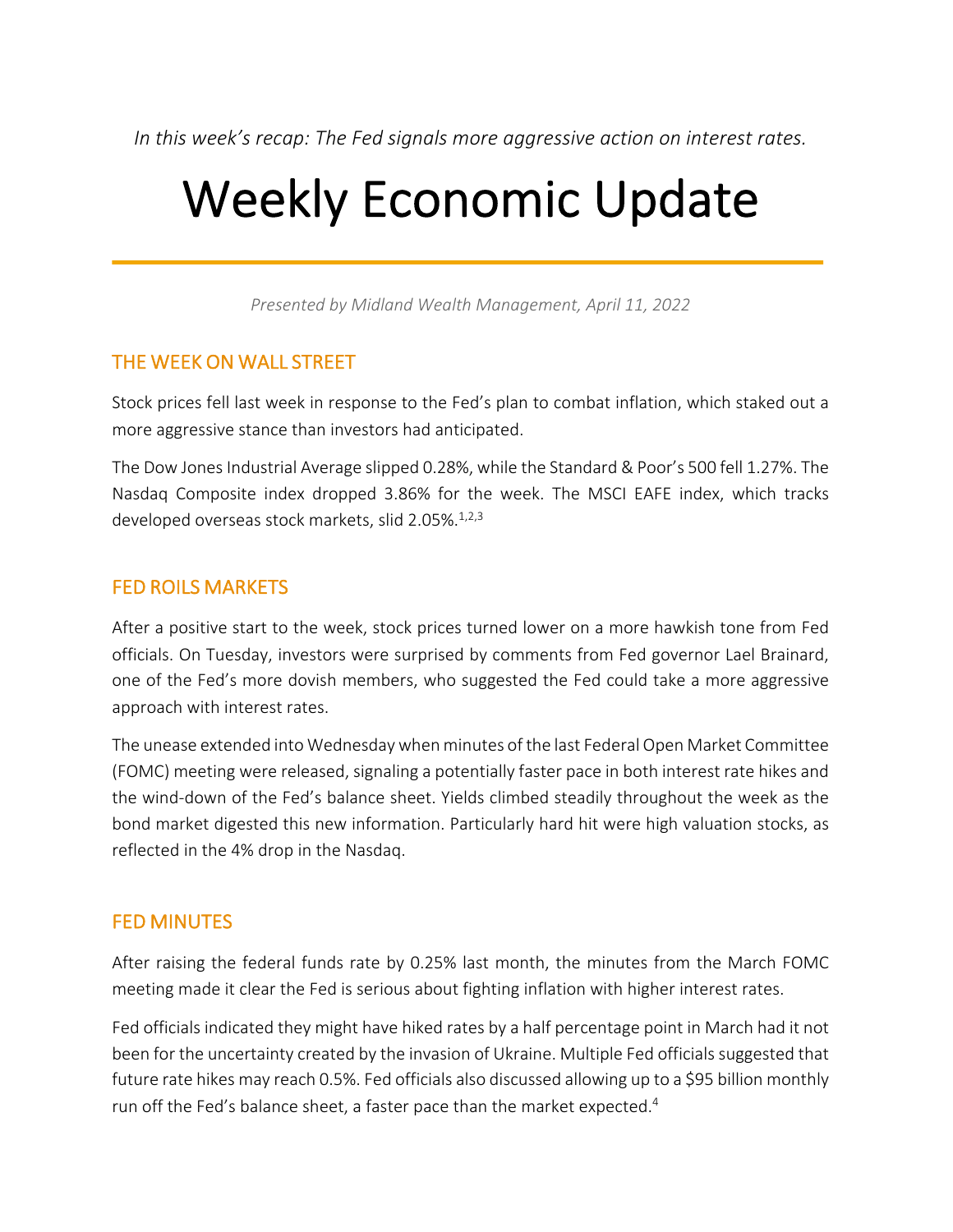#### TIP OF THE WEEK



*While well-meaning friends and family members may offer "advice" about your personal finances, remember that they may lack the education and perspective of a financial services professional.*

## THE WEEK AHEAD: KEY ECONOMIC DATA

Tuesday: Consumer Price Index (CPI).

Wednesday: Producer Price Index (PPI).

Thursday: Jobless Claims. Retail Sales. Consumer Sentiment.

Friday: Industrial Production.

Source: Econoday, April 8, 2022

The Econoday economic calendar lists upcoming U.S. economic data releases (including key economic indicators), Federal Reserve policy meetings, and speaking engagements of Federal Reserve officials. The content is developed from sources believed to be providing accurate information. The forecasts or forward-looking statements are based on assumptions and may not materialize. The forecasts also are subject to revision.

## THE WEEK AHEAD: COMPANIES REPORTING EARNINGS

Tuesday: CarMax, Inc. (KMX), Albertsons Companies, Inc. (ACI).

Wednesday: JPMorgan Chase & Co. (JPM), Delta Air Lines, Inc. (DAL), BlackRock, Inc. (BLK).

Thursday: UnitedHealth Group (UNH), The Goldman Sachs Group, Inc. (GS), Wells Fargo & Co. (WFC), Morgan Stanley (MS), The PNC Financial Services Group, Inc. (PNC).

Source: Zacks, April 8, 2022

Companies mentioned are for informational purposes only. It should not be considered a solicitation for the purchase or sale of the securities. Investing involves risks, and investment decisions should be based on your own goals, time horizon, and tolerance for risk. The return and principal value of investments will fluctuate as market conditions change. When sold, investments may be worth more or less than their original cost. Companies may reschedule when they report earnings without notice.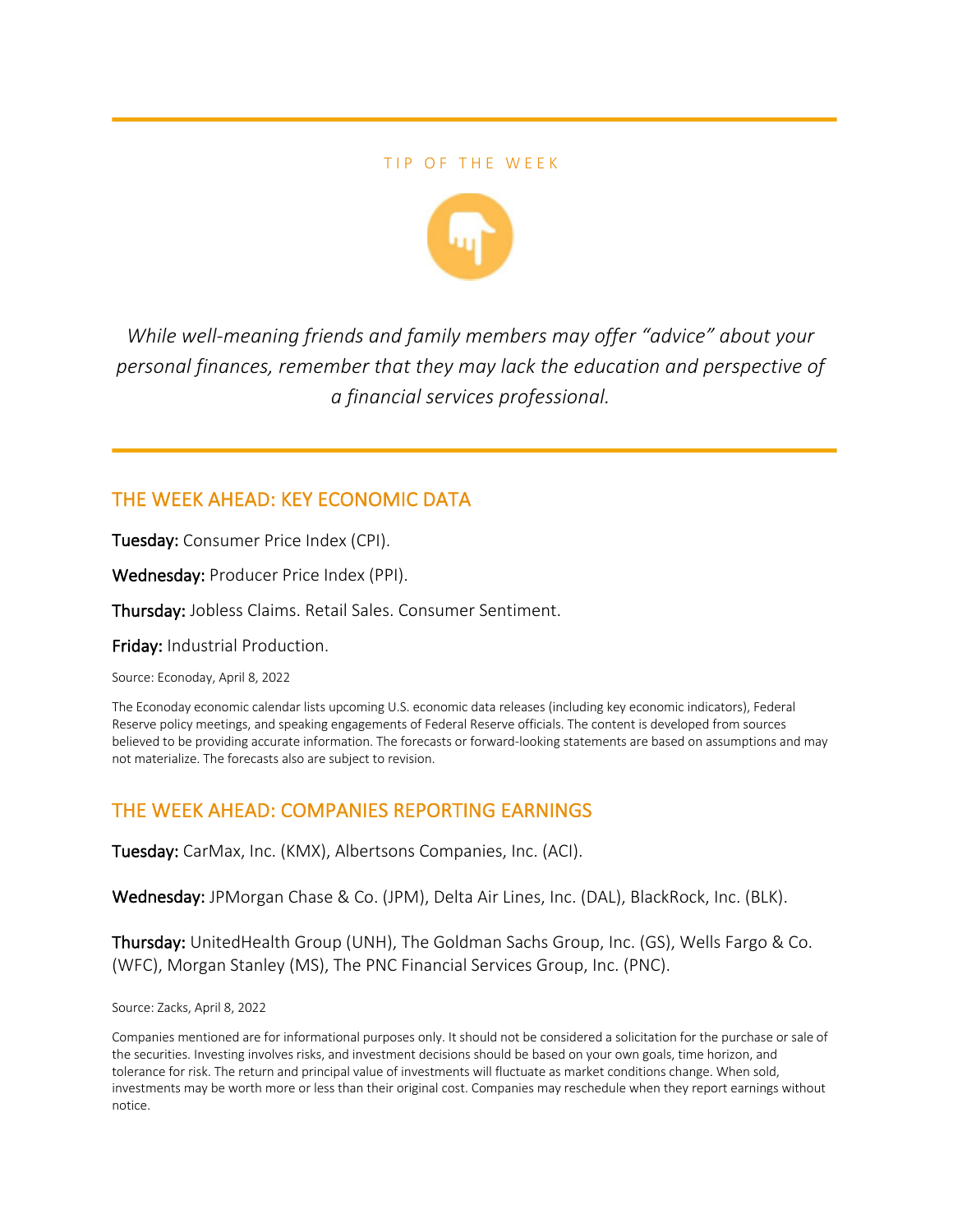#### QUOTE OF THE WEEK



*"It has always seemed strange to me that in our endless discussions about education so little stress is laid on the pleasure of becoming an educated person, the enormous interest it adds to life."*

*EDITH HAMILTON*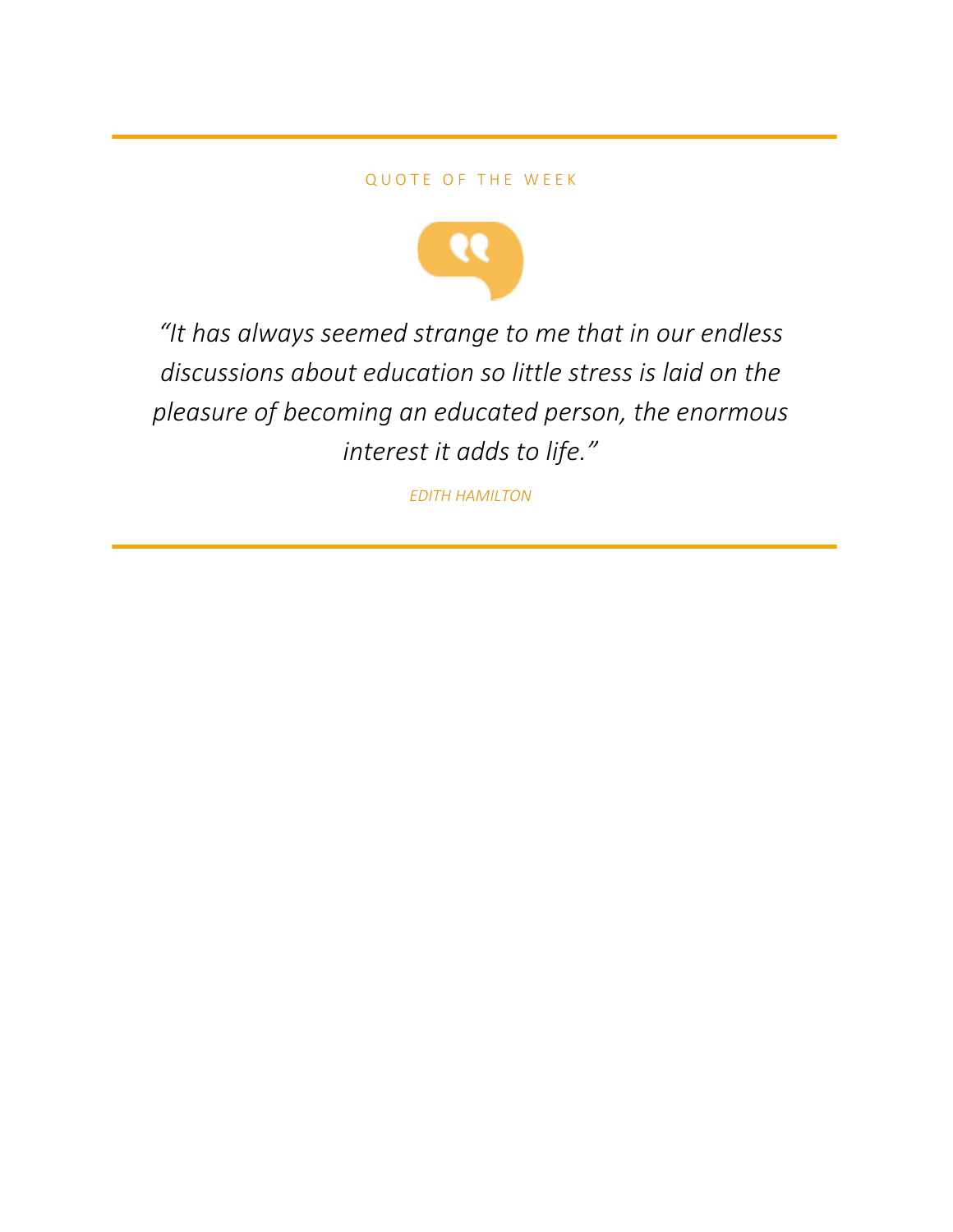| <b>Market Index</b> | <b>Close</b> | <b>Week</b> | $Y-T-D$   |
|---------------------|--------------|-------------|-----------|
| <b>DJIA</b>         | 34,721.12    | $-0.28%$    | $-4.45%$  |
| <b>NASDAQ</b>       | 13,711.00    | $-3.86%$    | $-12.36%$ |
| <b>MSCI-EAFE</b>    | 2,126.57     | $-2.05%$    | $-8.97%$  |
| <b>S&amp;P 500</b>  | 4,488.28     | $-1.27%$    | $-5.83%$  |



|           | <b>Treasury</b> | <b>Close</b> | Week   | $Y-T-D$ |
|-----------|-----------------|--------------|--------|---------|
| <u>ma</u> | 10-Year Note    | 2.72%        | +0.34% | +1.20%  |

Sources: The Wall Street Journal, April 8, 2022; Treasury.gov, April 8, 2022 Weekly performance for the Dow Jones Industrial Average, Standard & Poor's 500 Index, and NASDAQ Composite Index is measured from the close of trading on Friday, April 1, to Friday, April 8, close. Weekly performance for the MSCI-EAFE is measured from Friday, April 1, open to Thursday, April 7, close. Weekly and year-to-date 10-year Treasury note yield are expressed in basis points.

#### THE WEEKLY RIDDLE



*When you take away the whole from this, you still have some leftover. What is it?*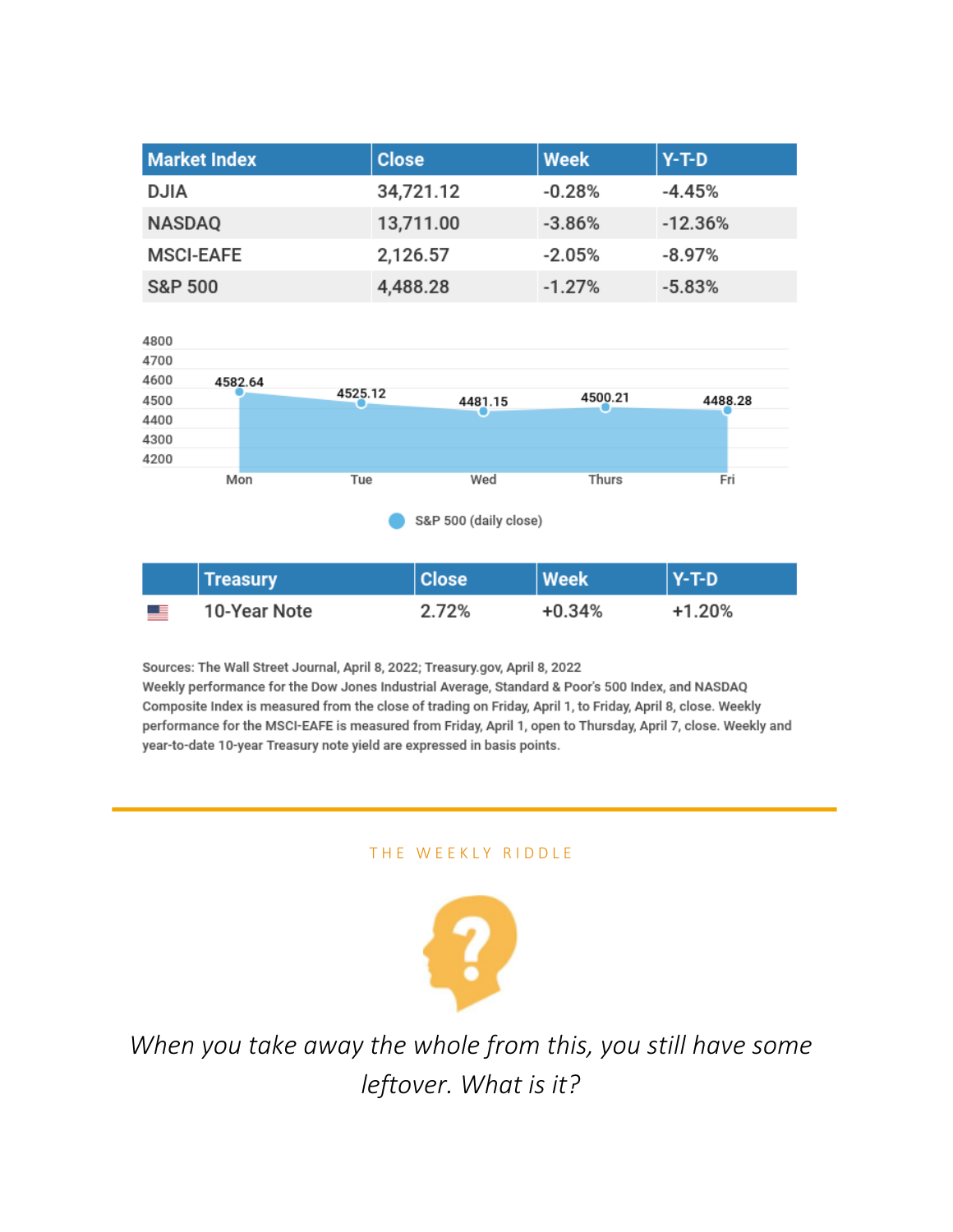*LAST WEEK'S RIDDLE: What do a shark, a zipper, and a comb all have in common?*

*ANSWER: They all have teeth.*

#### Midland Wealth Management may be reached at 1-888-637-2120 or midlandsb.com/wealthmanagement.

#### Please mark wealthmanagement@mkt-midlandsb.com as an approved sender in your email to receive our communications.

Midland Wealth Management is a trade name used by Midland States Bank and its subsidiary Midland Trust Company. Investments are not insured by the FDIC or any other government agency, are not deposits or obligations of the bank, are not guaranteed by the bank or any federal government agency, and are subject to risks, including the possible loss of principal.

Investing involves risks, and investment decisions should be based on your own goals, time horizon, and tolerance for risk. The return and principal value of investments will fluctuate as market conditions change. When sold, investments may be worth more or less than their original cost.

The forecasts or forward-looking statements are based on assumptions, may not materialize, and are subject to revision without notice.

The market indexes discussed are unmanaged, and generally, considered representative of their respective markets. Index performance is not indicative of the past performance of a particular investment. Indexes do not incur management fees, costs, and expenses. Individuals cannot directly invest in unmanaged indexes. Past performance does not guarantee future results.

The Dow Jones Industrial Average is an unmanaged index that is generally considered representative of large-capitalization companies on the U.S. stock market. Nasdaq Composite is an index of the common stocks and similar securities listed on the NASDAQ stock market and is considered a broad indicator of the performance of technology and growth companies. The MSCI EAFE Index was created by Morgan Stanley Capital International (MSCI) and serves as a benchmark of the performance of major international equity markets, as represented by 21 major MSCI indexes from Europe, Australia, and Southeast Asia. The S&P 500 Composite Index is an unmanaged group of securities that are considered to be representative of the stock market in general.

U.S. Treasury Notes are guaranteed by the federal government as to the timely payment of principal and interest. However, if you sell a Treasury Note prior to maturity, it may be worth more or less than the original price paid. Fixed income investments are subject to various risks including changes in interest rates, credit quality, inflation risk, market valuations, prepayments, corporate events, tax ramifications and other factors.

International investments carry additional risks, which include differences in financial reporting standards, currency exchange rates, political risks unique to a specific country, foreign taxes and regulations, and the potential for illiquid markets. These factors may result in greater share price volatility.

Please consult your financial professional for additional information.

This content is developed from sources believed to be providing accurate information. The information in this material is not intended as tax or legal advice. Please consult legal or tax professionals for specific information regarding your individual situation. This material was developed and produced by FMG Suite to provide information on a topic that may be of interest. FMG is not affiliated with the named representative, financial professional, Registered Investment Advisor, Broker-Dealer, nor state- or SEC-registered investment advisory firm. The opinions expressed and material provided are for general information, and they should not be considered a solicitation for the purchase or sale of any security.

Copyright 2022 FMG Suite.

CITATIONS:

1. The Wall Street Journal, April 8, 2022

2. The Wall Street Journal, April 8, 2022